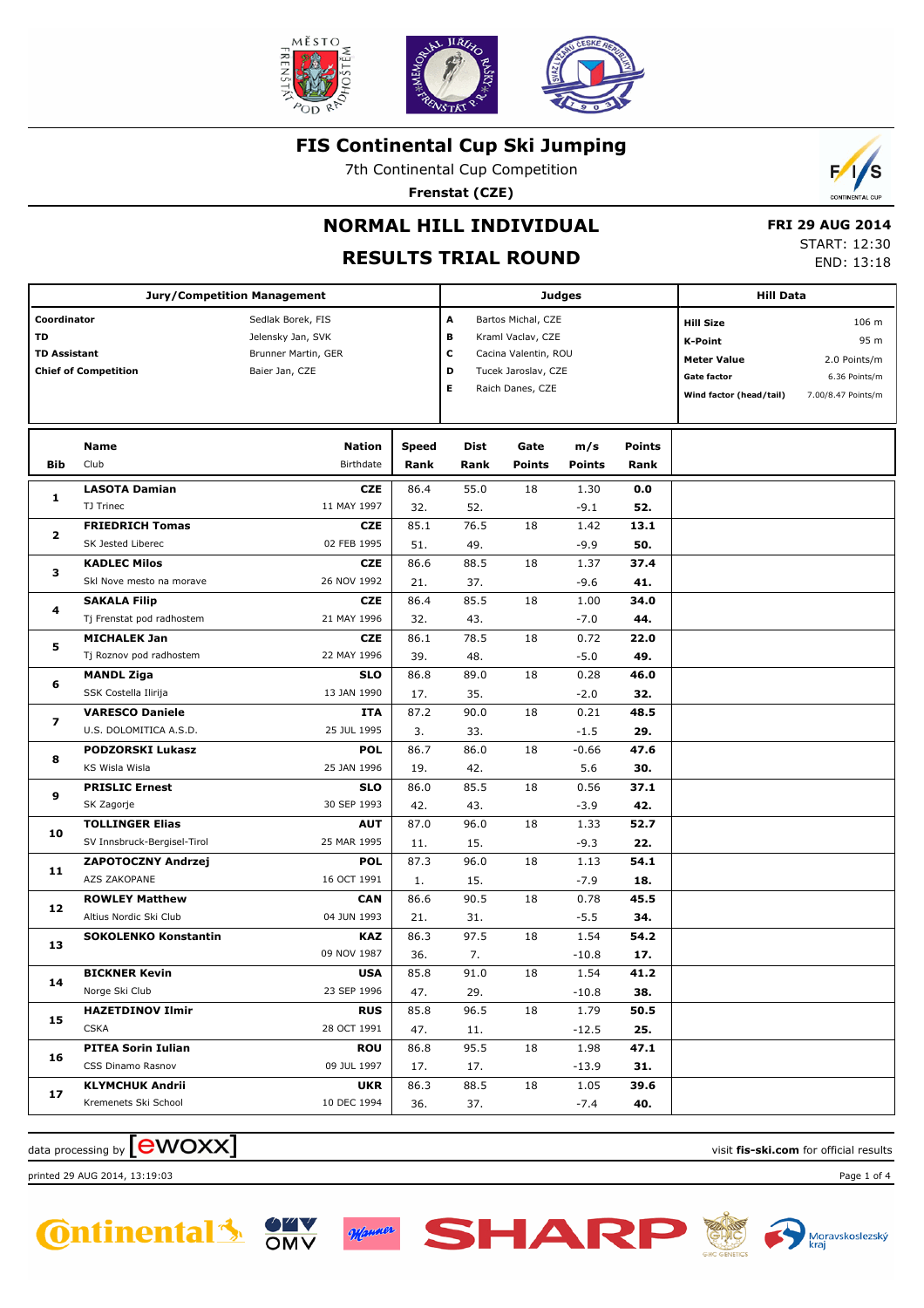

7th Continental Cup Competition

**Frenstat (CZE)**

# **NORMAL HILL INDIVIDUAL**

## **RESULTS TRIAL ROUND**

 **FRI 29 AUG 2014** START: 12:30

 $\mathcal{L}$ 

|     |                                 |               |              |       | KESULIS IKIAL KUUND |               |               | END: 13:18 |
|-----|---------------------------------|---------------|--------------|-------|---------------------|---------------|---------------|------------|
|     | Name                            | <b>Nation</b> | <b>Speed</b> | Dist  | Gate                | m/s           | <b>Points</b> |            |
| Bib | Club                            | Birthdate     | Rank         | Rank  | <b>Points</b>       | <b>Points</b> | Rank          |            |
|     | <b>WANGLER Niklas</b>           | <b>GER</b>    | 86.3         | 93.0  | 18                  | 0.14          | 55.0          |            |
| 18  | Sz Breitnau                     | 21 MAR 1993   | 36.          | 24.   |                     | $-1.0$        | 14.           |            |
|     | <b>JOHNSON Anders</b>           | <b>USA</b>    | 87.3         | 90.5  | 18                  | 0.14          | 50.0          |            |
| 19  |                                 | 23 APR 1989   | 1.           | 31.   |                     | $-1.0$        | 28.           |            |
| 20  | <b>ALTENBURGER Florian</b>      | <b>AUT</b>    | 86.6         | 88.5  | 18                  | 0.41          | 44.1          |            |
|     | SC Seekirchen-Salzburg          | 02 NOV 1993   | 21.          | 37.   |                     | $-2.9$        | 35.           |            |
| 21  | <b>JANDA Jakub</b>              | <b>CZE</b>    | 86.4         | 98.0  | 18                  | 1.00          | 59.0          |            |
|     | Dukla Liberec                   | 27 APR 1978   | 32.          | 6.    |                     | $-7.0$        | 9.            |            |
| 22  | <b>FRIBERG Christian</b>        | <b>USA</b>    | 85.9         | 84.5  | 18                  | 0.81          | 33.3          |            |
|     | Saint Paul Ski Club             | 08 SEP 1994   | 44.          | 45.   |                     | $-5.7$        | 45.           |            |
| 23  | <b>STEKALA Andrzej</b>          | <b>POL</b>    | 85.9         | 99.0  | 18                  | 1.31          | 58.8          |            |
|     | Azs Zakopane                    | 30 JUN 1995   | 44.          | 3.    |                     | $-9.2$        | 10.           |            |
| 24  | <b>KALINICHENKO Vitaliy</b>     | <b>UKR</b>    | 86.1         | 79.0  | 18                  | 0.56          | 24.1          |            |
|     | Vorokhta Ski School             | 09 AUG 1993   | 39.          | 47.   |                     | $-3.9$        | 48.           |            |
| 25  | <b>PASICHNYK Stepan</b>         | <b>UKR</b>    | 85.5         | 71.0  | 18                  | 1.64          | 0.5           |            |
|     | Kremenets ski school            | 09 JAN 1998   | 50.          | 51.   |                     | $-11.5$       | 51.           |            |
| 26  | <b>ASCHENWALD Philipp</b>       | <b>AUT</b>    | 86.4         | 98.5  | 18                  | 1.61          | 55.7          |            |
|     | SC Mayerhofen-Tirol             | 12 NOV 1995   | 32.          | 5.    |                     | $-11.3$       | 13.           |            |
| 27  | <b>MUMINOV Sabirzhan</b>        | <b>KAZ</b>    | 86.6         | 84.0  | 18                  | 1.26          | 29.2          |            |
|     |                                 | 16 APR 1994   | 21.          | 46.   |                     | $-8.8$        | 46.           |            |
| 28  | <b>MIETUS Grzegorz</b>          | <b>POL</b>    | 86.6         | 93.5  | 18                  | 0.82          | 51.3          |            |
|     | AZS ZAKOPANE                    | 20 FEB 1993   | 21.          | 21.   |                     | $-5.7$        | 24.           |            |
| 29  | <b>MAYLAENDER Jan</b>           | <b>GER</b>    | 87.1         | 91.0  | 18                  | 0.92          | 45.6          |            |
|     | SC Degenfeld                    | 29 MAR 1992   | 6.           | 29.   |                     | $-6.4$        | 33.           |            |
| 30  | <b>DELLASEGA Diego</b>          | ITA           | 87.1         | 96.5  | 18                  | 1.56          | 52.1          |            |
|     | G.S. FIAMME ORO MOENA           | 04 DEC 1990   | 6.           | 11.   |                     | $-10.9$       | 23.           |            |
| 31  | <b>HOFER Thomas</b>             | <b>AUT</b>    |              |       |                     |               |               |            |
|     | SV Innsbruck-Bergisel-Tirol     | 28 JAN 1996   |              |       |                     |               |               |            |
| 32  | <b>STURSA Vojtech</b>           | <b>CZE</b>    | 87.1         | 93.0  | 18                  | 0.82          | 50.3          |            |
|     | Dukla Liberec                   | 03 AUG 1995   | 6.           | 24.   |                     | $-5.7$        | 27.           |            |
| 33  | <b>PASCHKE Pius</b>             | <b>GER</b>    | 86.9         | 94.5  | 18                  | 0.46          | 55.8          |            |
|     | WSV Kiefersfelden               | 20 MAY 1990   | 13.          | 18.   |                     | $-3.2$        | 12.           |            |
| 34  | <b>EGGENHOFER Markus</b>        | <b>AUT</b>    | 86.9         | 91.5  | 18                  | 0.36          | 50.5          |            |
|     | SC Bischofshofen                | 11 DEC 1987   | 13.          | 28.   |                     | $-2.5$        | 25.           |            |
| 35  | <b>DREHER Michael</b>           | <b>GER</b>    | 86.5         | 87.0  | 18                  | 1.07          | 36.5          |            |
|     | Sc Oberstdorf                   | 30 JAN 1993   | 27.          | 41.   |                     | $-7.5$        | 43.           |            |
| 36  | <b>SCHIFFNER Markus</b>         | <b>AUT</b>    | 87.2         | 103.0 | 18                  | 1.33          | 66.7          |            |
|     | UVB Hinzenbach-Oberoesterreich  | 05 JUN 1992   | 3.           | 1.    |                     | $-9.3$        | 1.            |            |
| 37  | <b>CECON Federico</b>           | <b>ITA</b>    | 85.0         | 75.5  | 17                  | $-0.32$       | 26.6          |            |
|     | SCI C.A.I. MONTE LUSSARI A.S.D. | 11 JUN 1994   | 52.          | 50.   | 2.9                 | 2.7           | 47.           |            |
| 38  | <b>CIKL Martin</b>              | CZE           | 86.9         | 92.0  | 17                  | 0.56          | 53.0          |            |
|     | Dukla Liberec                   | 17 AUG 1987   | 13.          | 27.   | 2.9                 | $-3.9$        | 20.           |            |

 $\alpha$  data processing by  $\boxed{\text{ewOX}}$ 

printed 29 AUG 2014, 13:19:03 Page 2 of 4





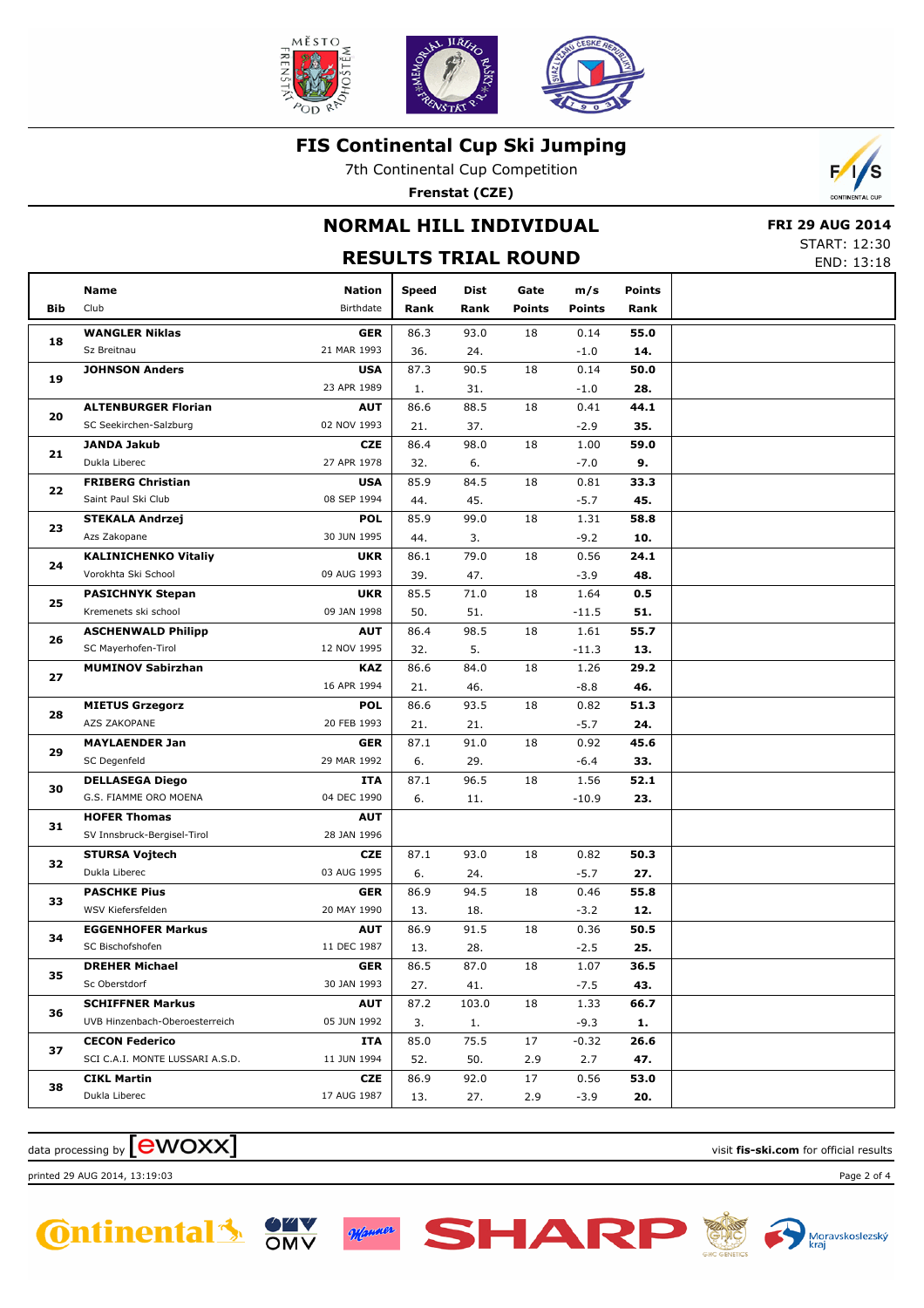

7th Continental Cup Competition

**Frenstat (CZE)**



## **NORMAL HILL INDIVIDUAL**

## **RESULTS TRIAL ROUND**

 **FRI 29 AUG 2014** START: 12:30

|            |                               | END: 13:18    |              |       |               |               |               |  |
|------------|-------------------------------|---------------|--------------|-------|---------------|---------------|---------------|--|
|            | <b>Name</b>                   | <b>Nation</b> | <b>Speed</b> | Dist  | Gate          | m/s           | <b>Points</b> |  |
| <b>Bib</b> | Club                          | Birthdate     | Rank         | Rank  | <b>Points</b> | <b>Points</b> | Rank          |  |
|            | <b>KANTYKA Przemyslaw</b>     | <b>POL</b>    | 87.0         | 94.5  | 17            | 1.24          | 53.2          |  |
| 39         | Lks Klimczok bystra           | 15 DEC 1996   | 11.          | 18.   | 2.9           | $-8.7$        | 19.           |  |
| 40         | <b>TOROK Eduard</b>           | <b>ROU</b>    | 86.0         | 90.0  | 17            | 1.60          | 41.7          |  |
|            | CSS Dinamo Rasnov             | 02 MAY 1997   | 42.          | 33.   | 2.9           | $-11.2$       | 37.           |  |
| 41         | <b>SARDYKO Alexander</b>      | <b>RUS</b>    | 86.5         | 101.0 | 17            | 1.61          | 63.6          |  |
|            | Dinamo N.Novgorod-Krasnoyarsk | 08 MAY 1990   | 27.          | 2.    | 2.9           | $-11.3$       | 3.            |  |
| 42         | <b>MAYLAENDER Dominik</b>     | <b>GER</b>    | 86.5         | 96.5  | 17            | 0.23          | 64.3          |  |
|            | SC Degenfeld                  | 20 MAR 1995   | 27.          | 11.   | 2.9           | $-1.6$        | 2.            |  |
| 43         | <b>ZHAPAROV Marat</b>         | <b>KAZ</b>    | 86.6         | 97.5  | 17            | 0.83          | 62.1          |  |
|            |                               | 25 AUG 1985   | 21.          | 7.    | 2.9           | $-5.8$        | 6.            |  |
| 44         | <b>KARLEN Gabriel</b>         | <b>SUI</b>    | 85.6         | 94.5  | 17            | 1.00          | 54.9          |  |
|            | Gstaad                        | 10 MAR 1994   | 49.          | 18.   | 2.9           | $-7.0$        | 16.           |  |
| 45         | <b>GRIGOLI Marco</b>          | SUI           | 85.9         | 89.0  | 17            | 1.56          | 40.0          |  |
|            | Alpina St. Moritz             | 27 APR 1991   | 44.          | 35.   | 2.9           | $-10.9$       | 39.           |  |
| 46         | <b>EGLOFF Luca</b>            | SUI           | 86.1         | 88.0  | 17            | 0.69          | 44.1          |  |
|            | Grabserberg                   | 06 JUN 1995   | 39.          | 40.   | 2.9           | $-4.8$        | 35.           |  |
| 47         | <b>LEJA Krzysztof</b>         | <b>POL</b>    | 87.1         | 93.5  | 17            | 0.30          | 57.8          |  |
|            | AZS ZAKOPANE                  | 21 FEB 1996   | 6.           | 21.   | 2.9           | $-2.1$        | 11.           |  |
| 48         | <b>KALINITSCHENKO Anton</b>   | <b>RUS</b>    | 86.5         | 96.5  | 17            | 0.40          | 63.1          |  |
|            |                               | 22 JUL 1982   | 27.          | 11.   | 2.9           | $-2.8$        | 5.            |  |
| 49         | <b>SINKOVEC Jure</b>          | <b>SLO</b>    | 86.7         | 97.0  | 17            | 0.50          | 63.4          |  |
|            | SSK SAM Ihan                  | 03 JUL 1985   | 19.          | 9.    | 2.9           | $-3.5$        | 4.            |  |
| 50         | <b>SEMENIC Anze</b>           | <b>SLO</b>    | 87.2         | 93.5  | 17            | 0.70          | 55.0          |  |
|            | NSK Trzic Trifix              | 01 AUG 1993   | 3.           | 21.   | 2.9           | $-4.9$        | 14.           |  |
| 51         | <b>QUECK Danny</b>            | <b>GER</b>    | 87.1         | 97.0  | 17            | 0.89          | 60.7          |  |
|            | WSV 08 Lauscha                | 17 SEP 1989   | 6.           | 9.    | 2.9           | $-6.2$        | 7.            |  |
| 52         | <b>MEZNAR Mitja</b>           | <b>SLO</b>    | 86.9         | 92.5  | 17            | 0.71          | 52.9          |  |
|            | <b>NSK Trzic Trifix</b>       | 30 JUN 1988   | 13.          | 26.   | 2.9           | $-5.0$        | 21.           |  |
| 53         | <b>POGRAJC Andraz</b>         | <b>SLO</b>    | 86.5         | 99.0  | 17            | 1.58          | 59.8          |  |
|            | SSK Costella Ilirija          | 26 SEP 1991   | 27.          | 3.    | 2.9           | $-11.1$       | 8.            |  |

| <b>Weather Information</b> |         |     |                    |        |              |     |  |  |  |  |
|----------------------------|---------|-----|--------------------|--------|--------------|-----|--|--|--|--|
|                            |         | Air | <b>Humidity</b>    |        | Wind $[m/s]$ |     |  |  |  |  |
|                            | Weather |     | [°C]<br>[%]<br>Min |        | Avg          | Max |  |  |  |  |
| Trial round                | sunny   | 20  | 62                 | $-0.6$ | 0.9          | 1.9 |  |  |  |  |

data processing by **CWOXX** and  $\overline{C}$  and  $\overline{C}$  and  $\overline{C}$  and  $\overline{C}$  and  $\overline{C}$  and  $\overline{C}$  and  $\overline{C}$  and  $\overline{C}$  and  $\overline{C}$  and  $\overline{C}$  and  $\overline{C}$  and  $\overline{C}$  and  $\overline{C}$  and  $\overline{C}$  and  $\overline{C}$  printed 29 AUG 2014, 13:19:03 Page 3 of 4**SHAR C**ntinental 3 Manner

OMV